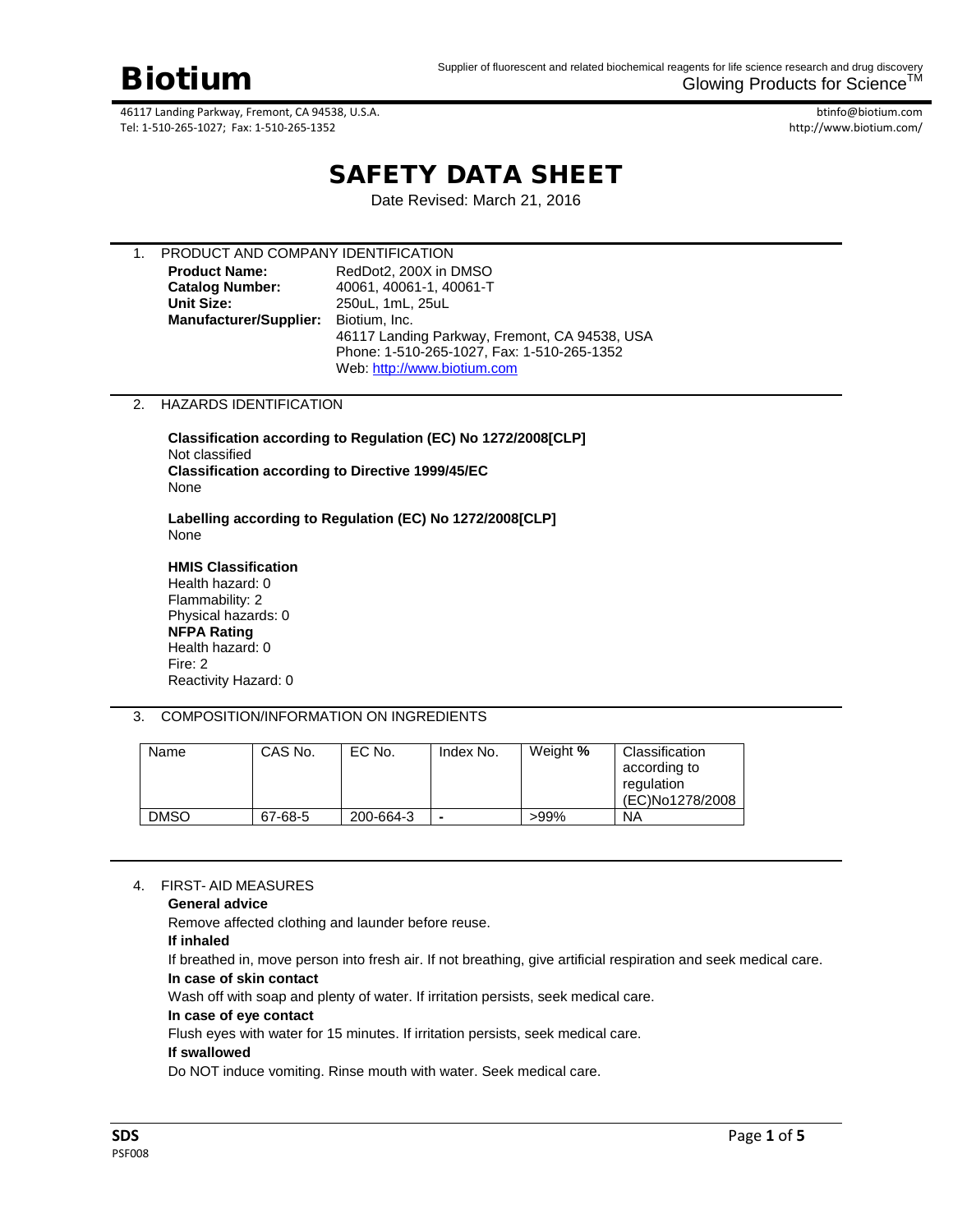btinfo@biotium.com http://www.biotium.com/

#### 5. FIREFIGHTING MEASURES

#### **Suitable extinguishing media**

Carbon dioxide, dry chemical extinguishers, foam extinguishers or water.

#### **Special protective equipment for firefighters**

Burning produces poisonous gases, sulfur oxides. Wear self contained breathing apparatus for firefighting if necessary.

#### 6. ACCIDENTAL RELEASE MEASURES

#### **Personal precautions**

Avoid breathing vapors, mist or gas. Remove all sources of ignition. **Environmental precautions** Prevent further leakage or spillage if safe to do so. Do not let product enter drains. **Methods and materials for containment and cleaning up** Contain spillage. Soak up spilled substance with inert absorbent material. . Keep in suitable, closed containers for disposal.

#### 7. HANDLING AND STORAGE

#### **Precautions for safe handling**

Avoid inhalation of vapor or mist. Avoid direct contact with substance. **Conditions for safe storage** Keep container tightly closed in a dry and well-ventilated place. Store at 4°C.

#### 8. EXPOSURE CONTROLS/PERSONAL PROTECTION

#### **Components with workplace control parameters**

#### Substance Dimethylsulfoxide

CAS no. 67-68-5

| country                    | Austria        | <b>Belgium</b> | Denmark  |       | European<br>Union |        | France     | Germany           |
|----------------------------|----------------|----------------|----------|-------|-------------------|--------|------------|-------------------|
| Limit<br>value,8hours      | $160$ mg/m $3$ |                | 160mg/m3 |       | -                 |        |            | 160mg/m3          |
| Limit value,<br>short term |                |                | 320mg/m3 |       |                   |        |            | $320$ mg/m $3$    |
|                            |                |                |          |       |                   |        |            |                   |
| country                    | Hungary        | Italy          | Poland   | Spain |                   | Sweden | Netherland | United<br>Kingdom |

| ---------    | ------- | . | ------ | - - - - - - - - - | . | ------- |
|--------------|---------|---|--------|-------------------|---|---------|
|              |         |   |        |                   |   | Kingdom |
| Limit        |         |   |        | $160$ mg/m $3$    |   |         |
| value,8hours |         |   |        |                   |   |         |
| Limit value, |         |   |        | 500mg/m3          |   |         |
| short term   |         |   |        |                   |   |         |

| country                    | United<br>Kingdom | USA-<br><b>NIOSH</b> | USA-<br><b>OSHA</b> | Australia | Canada | Japan | South<br>Korea |
|----------------------------|-------------------|----------------------|---------------------|-----------|--------|-------|----------------|
| Limit<br>value.8hours      |                   |                      |                     |           |        |       |                |
| Limit value,<br>short term |                   |                      |                     |           |        |       |                |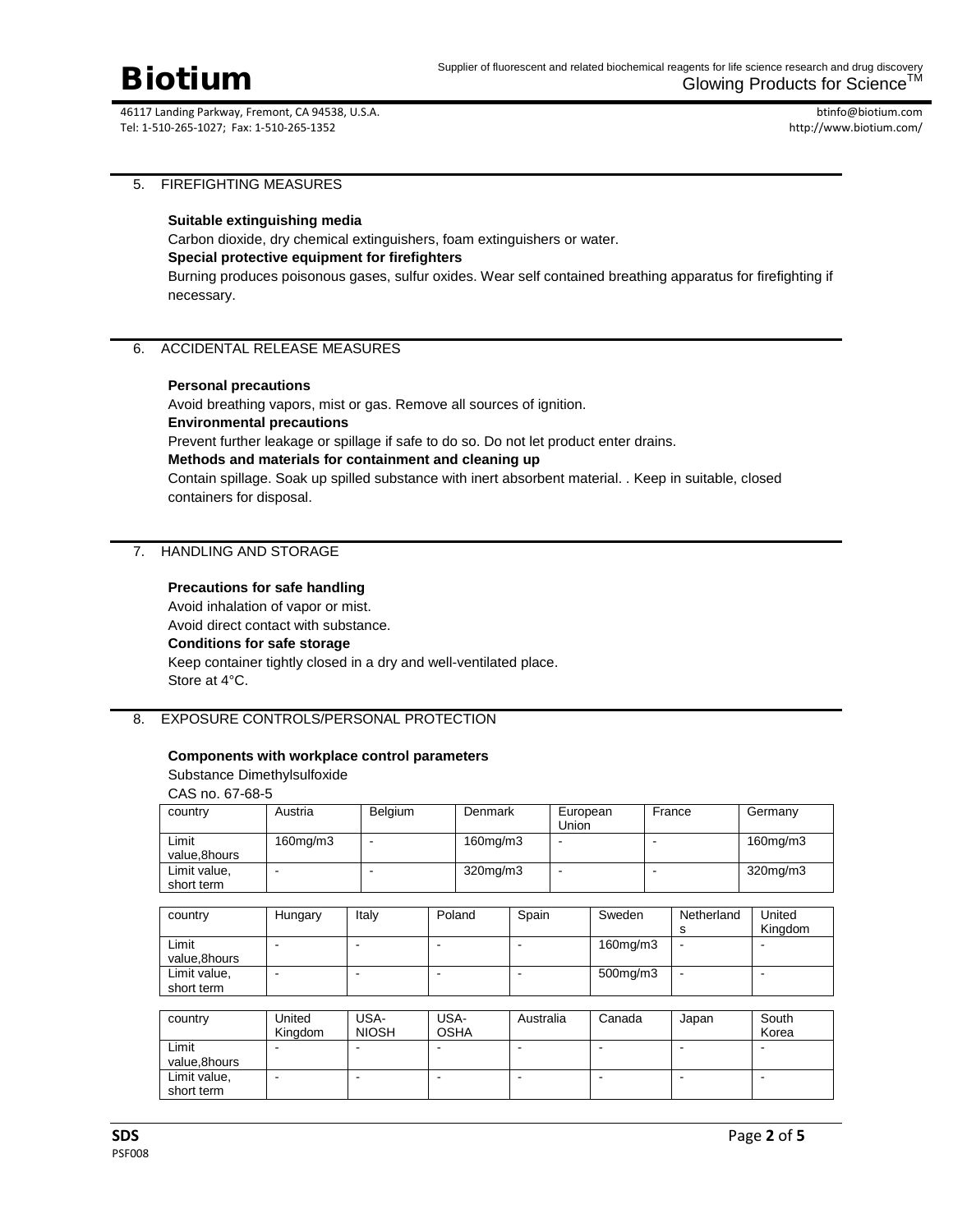

btinfo@biotium.com http://www.biotium.com/

## **Personal protective equipment**

### **Hand protection**

Handle with gloves. Gloves must be inspected prior to use. Use proper glove removal technique (without touching glove's outer surface) to avoid skin contact with this product. Dispose of contaminated gloves after use in accordance with applicable laws and good laboratory practices. Wash and dry hands.

#### **Respiratory protection**

Use respirators and components tested and approved under appropriate government standards such as NIOSH (US) or CEN (EU).

#### **Eye protection**

Safety glasses with side-shields conforming to EN166 Use equipment for eye protection tested and approved under appropriate government standards such as NIOSH (US) or EN 166(EU).

#### **Hygiene measures**

Handle in accordance with good industrial hygiene and safety practice. Wash hands before breaks and at the end of workday.

#### 9. PHYSICAL AND CHEMICAL PROPERTIES

| <b>Chemical Name</b>                  | RedDot2, 200X in DMSO |
|---------------------------------------|-----------------------|
| Appearance                            | <b>Blue Liquid</b>    |
| Odor                                  | No data available     |
| Odor threshold                        | No data available     |
| рH                                    | No data available     |
| Melting point/freezing point          | No data available     |
| Boiling point                         | No data available     |
| Flash point                           | No data available     |
| Evaporate rate                        | No data available     |
| Flammability                          | No data available     |
| <b>Explosive limits</b>               | No data available     |
| Vapor pressure                        | No data available     |
| Vapor density                         | No data available     |
| Relative density                      | No data available     |
| Solubility                            | Soluble in water      |
| Partition coefficient:n-octanol/water | No data available     |
| Auto-ignition temperature             | No data available     |
| Decomposition temperature             | No data available     |
| Viscositv                             | No data available     |
| Explosive properties                  | No data available     |
| Oxidizing properties                  | No data available     |

#### 10. STABILITY AND REACTIVITY

## **Chemical stability**

Stable under recommended storage conditions. **Possibility of hazardous reactions** No data available **Conditions to avoid** Heat, flames and sparks. **Materials to avoid** No data available **Hazardous decomposition products** Hazardous decomposition products formed under fire conditions. - Carbon oxides, sulfur oxides Other decomposition products - no data available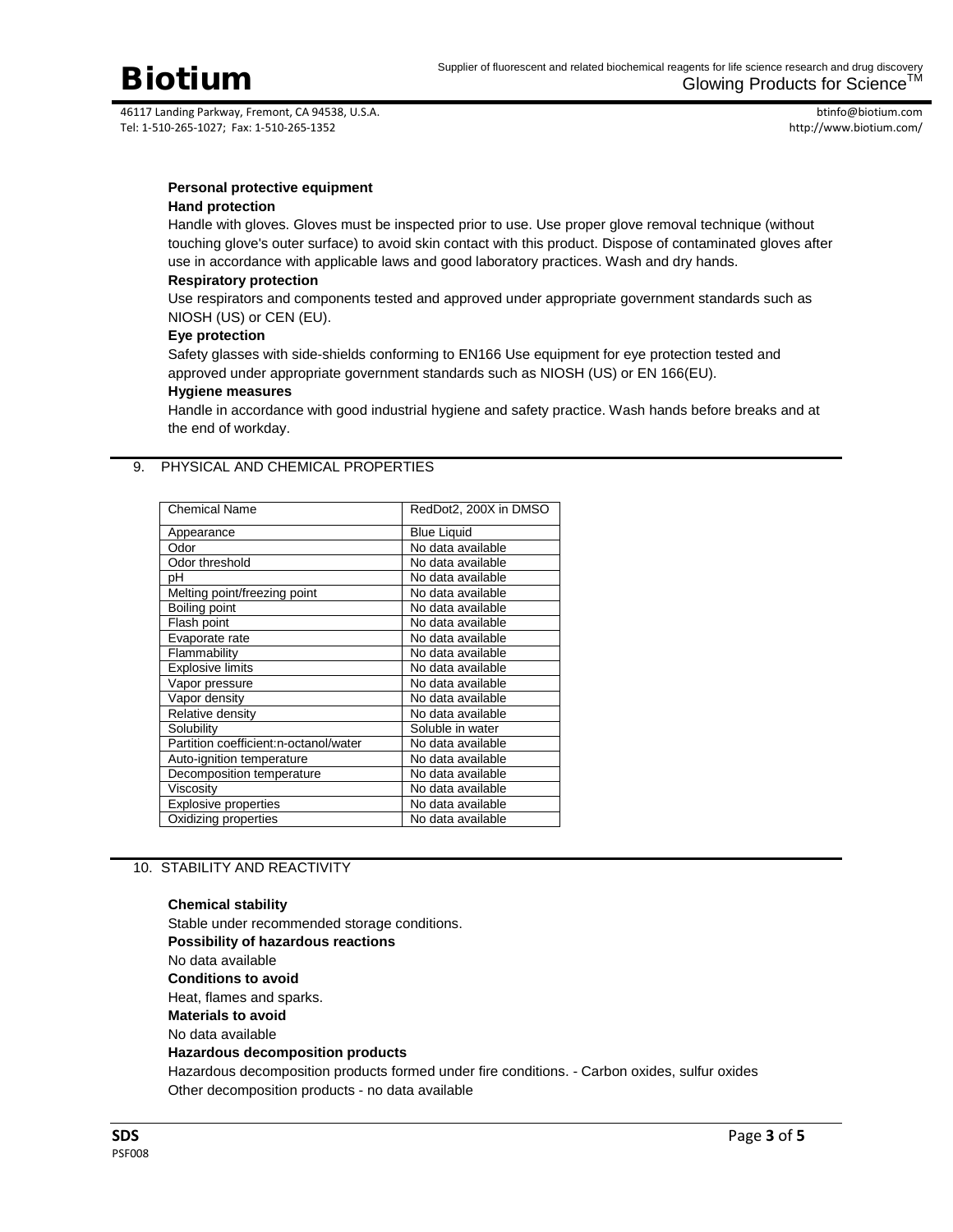btinfo@biotium.com http://www.biotium.com/

### 11. TOXICOLOGICAL INFORMATION

| <b>Acute toxicity DMSO</b>                                                                                                         |                                                                                                                                    |  |  |  |  |  |
|------------------------------------------------------------------------------------------------------------------------------------|------------------------------------------------------------------------------------------------------------------------------------|--|--|--|--|--|
| Oral LD50<br>rat - 14,500 mg/kg                                                                                                    |                                                                                                                                    |  |  |  |  |  |
| <b>Inhalation LC50</b>                                                                                                             | Inhalation - rat - 4 h - 40250 ppm                                                                                                 |  |  |  |  |  |
| rabbit - $> 5,000$ mg/kg<br><b>Dermal LD50</b>                                                                                     |                                                                                                                                    |  |  |  |  |  |
| Other information on acute toxicity                                                                                                | no data available                                                                                                                  |  |  |  |  |  |
| Skin corrosion/irritation no data available                                                                                        |                                                                                                                                    |  |  |  |  |  |
| Serious eye damage/eye irritationno data available                                                                                 |                                                                                                                                    |  |  |  |  |  |
| Respiratory or skin sensitization no data available                                                                                |                                                                                                                                    |  |  |  |  |  |
| <b>Germ cell mutagenicity</b>                                                                                                      | Salmonella typhimurium assay (Ames test): negative (+/- activation),<br>DMSO is used as a neutral solvent in the Ames mutagen test |  |  |  |  |  |
| Carcinogenicity                                                                                                                    |                                                                                                                                    |  |  |  |  |  |
|                                                                                                                                    | IARC: No component of this product present at levels greater than or equal to 0.1% is identified as                                |  |  |  |  |  |
| probable, possible or confirmed human carcinogen by IARC.                                                                          |                                                                                                                                    |  |  |  |  |  |
| carcinogen or potential carcinogen by ACGIH.                                                                                       | ACGIH: No component of this product present at levels greater than or equal to 0.1% is identified as a                             |  |  |  |  |  |
|                                                                                                                                    | NTP: No component of this product present at levels greater than or equal to 0.1% is identified as a known                         |  |  |  |  |  |
| or anticipated carcinogen by NTP.                                                                                                  |                                                                                                                                    |  |  |  |  |  |
| OSHA: No component of this product present at levels greater than or equal to 0.1% is identified as a                              |                                                                                                                                    |  |  |  |  |  |
| carcinogen or potential carcinogen by OSHA.                                                                                        |                                                                                                                                    |  |  |  |  |  |
| <b>Reproductive toxicity</b><br>Experiments have shown reproductive toxicity effects on laboratory animals<br>(Dimethyl sulfoxide) |                                                                                                                                    |  |  |  |  |  |
| Specific target organ toxicity - single exposure (Globally Harmonized System)                                                      |                                                                                                                                    |  |  |  |  |  |
| no data available                                                                                                                  |                                                                                                                                    |  |  |  |  |  |
|                                                                                                                                    | Specific target organ toxicity - repeated exposure (Globally Harmonized System)                                                    |  |  |  |  |  |
| no data available                                                                                                                  |                                                                                                                                    |  |  |  |  |  |
| <b>Aspiration hazard</b>                                                                                                           |                                                                                                                                    |  |  |  |  |  |
| May cause respiratory irritation                                                                                                   |                                                                                                                                    |  |  |  |  |  |
| <b>Potential health effects</b>                                                                                                    |                                                                                                                                    |  |  |  |  |  |
| Inhalation May be harmful if inhaled. May cause respiratory tract irritation.                                                      |                                                                                                                                    |  |  |  |  |  |
| Ingestion May be harmful if swallowed.                                                                                             |                                                                                                                                    |  |  |  |  |  |
| Skin May be harmful if absorbed through skin. May cause skin irritation.                                                           |                                                                                                                                    |  |  |  |  |  |
| Eyes May cause eye irritation.                                                                                                     |                                                                                                                                    |  |  |  |  |  |
| <b>Additional Information</b>                                                                                                      |                                                                                                                                    |  |  |  |  |  |

RTECS: PV6210000 (DMSO)

### 12. ECOLOGICAL INFORMATION

**Toxicity DMSO** The LC50(96hrs) for ten species of fish range from 32500 to 43000ppm<br>**Persistence and degradability** no information available **Persistence and degradability Biodegradation** Dimethyl sulfoxide: biodegradation: 90% (28d). **Mobility in soil** no information available **Results of PBT and vPvB assessment** no information available **Other adverse effects** no information available **Additional information** no information available